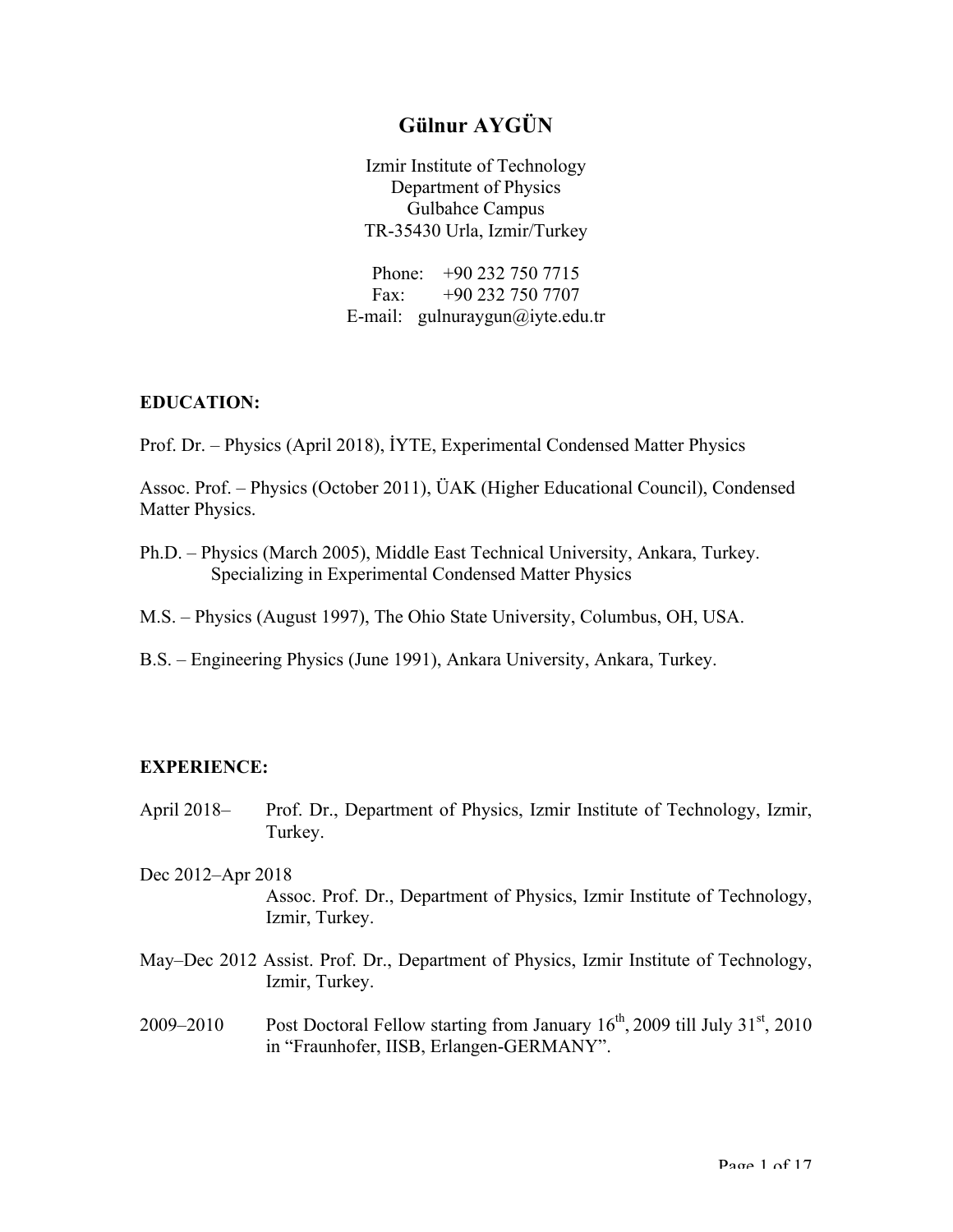- August 2007 Visiting Scientist, Chalmers University, Sweden, for the purpose of infrastructure usage under the FP6 European Union project.
- 2007–2012 Instructor Dr., Department of Physics, Izmir Institute of Technology, Izmir, Turkey.
- 2005–2007 Research Assistant Dr., Department of Physics, Izmir Institute of Technology, Izmir, Turkey.
- 2005–2005 Research Assistant Dr., Department of Physics, Celal Bayar University, Manisa, Turkey.
- 2002–2005 TUBITAK, Bulgarian Academy of Sciences project and mutual visits from both countries.
- 1999–2000 Research Associate, Materials Science Division, Argonne National Laboratory.
- 1998–2005 Research Assistant, Middle East Technical University, Ankara, Turkey.
- 1996 Research Assistant for spring semester in "The Ohio State University", Columbus, OH, USA.
- 1993–1997 Research Assistant, Department of Physics, Celal Bayar University, Manisa, Turkey.
- 1991–1993 Research Assistant, Department of Engineering Physics, Ankara University, Ankara, Turkey. Duty involved conducting undergraduate physics laboratories, discussion classes and one-and-one tutoring.

## **SKILLS:**

- Experience on Solar Cells and Solar Energy.
- Experience on Metal Insulator Transition property of certain materials.
- Experience in oxide film growth by sputtering technique.
- Experience on high–κ dielectric  $(SiO<sub>2</sub>$  and Ta<sub>2</sub>O<sub>5</sub>) growth by Nd–YAG Laser oxidation.
- Experience on various Spectroscopic Ellipsometers, FTIR, Spectrophotometers.
- Experience on X–Ray Photoelectron Spectroscopy (XPS) for the surface and depth profile studies of Silicon-oxide and metal oxides.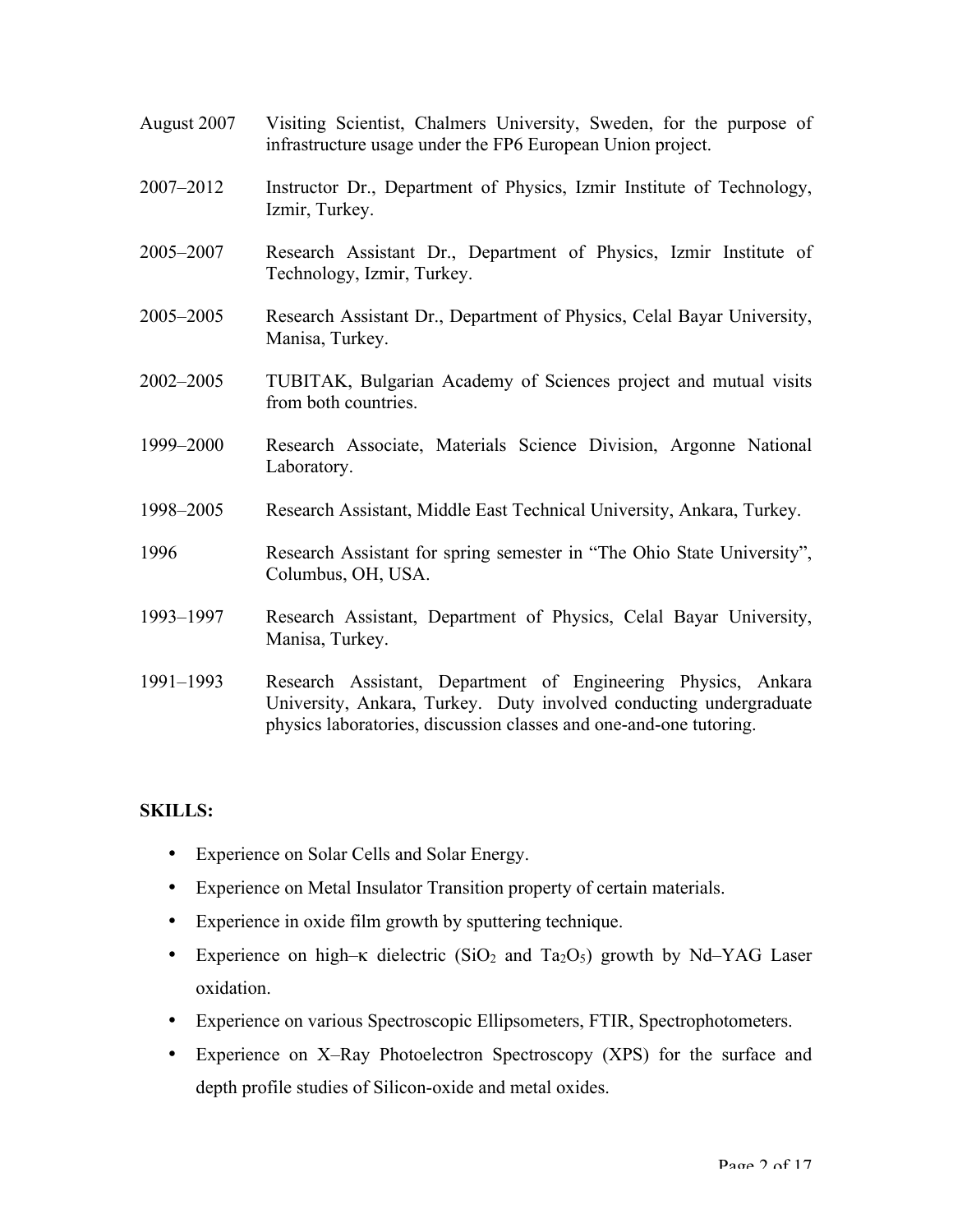- Fabrication of MOS capacitors.
- High Frequency Capacitor–Voltage Measurements and Analysis.
- Current–Voltage Measurements and Analysis of MOS capacitors.
- UHV techniques.
- Familiarity with automated data acquisition systems, Labview.
- UNIX, DOS, FORTRAN, Latex, Microsoft Office Programs, gnu-plot, Kaleidagraph, Origin Pro, SpectraRay, FilmWizard.
- Interpretting XPS depth profiling data.

## **HONORS AND AWARDS:**

- Post Doctoral Fellow in "Fraunhofer, IISB, Erlangen-GERMANY (16.01.2009 31.07.2010).
- Full support from NATO ASIs for the participation on Photon-based Nano-Science and Technology: from Atomic Level Manipulation to Materials Synthesis and Nano-Biodevice Manufacturing (Photon-NST'2005), Quebec, Canada 19 Sep 2005 - 29 Sep 2005.
- Full Scholarship for M.Sc. study in the USA from Higher Educational Council of Turkish Government. (1993-1997).
- 2nd rank in graduation from Engineering Physics Department of Ankara University, June 1991.
- $2<sup>nd</sup>$  rank in the English Preparation School of Ankara University in 1991-1992.

# **ACTIVITIES:**

## **Reviewed papers for the following journals:**

Nanotechnology Turkish Physics Journal (Türk Fizik Dergisi) Journal of Materials Science and Engineering Applied Physics Letters Vacuum Journal of Non-Crystalline Solids Thin Solid Films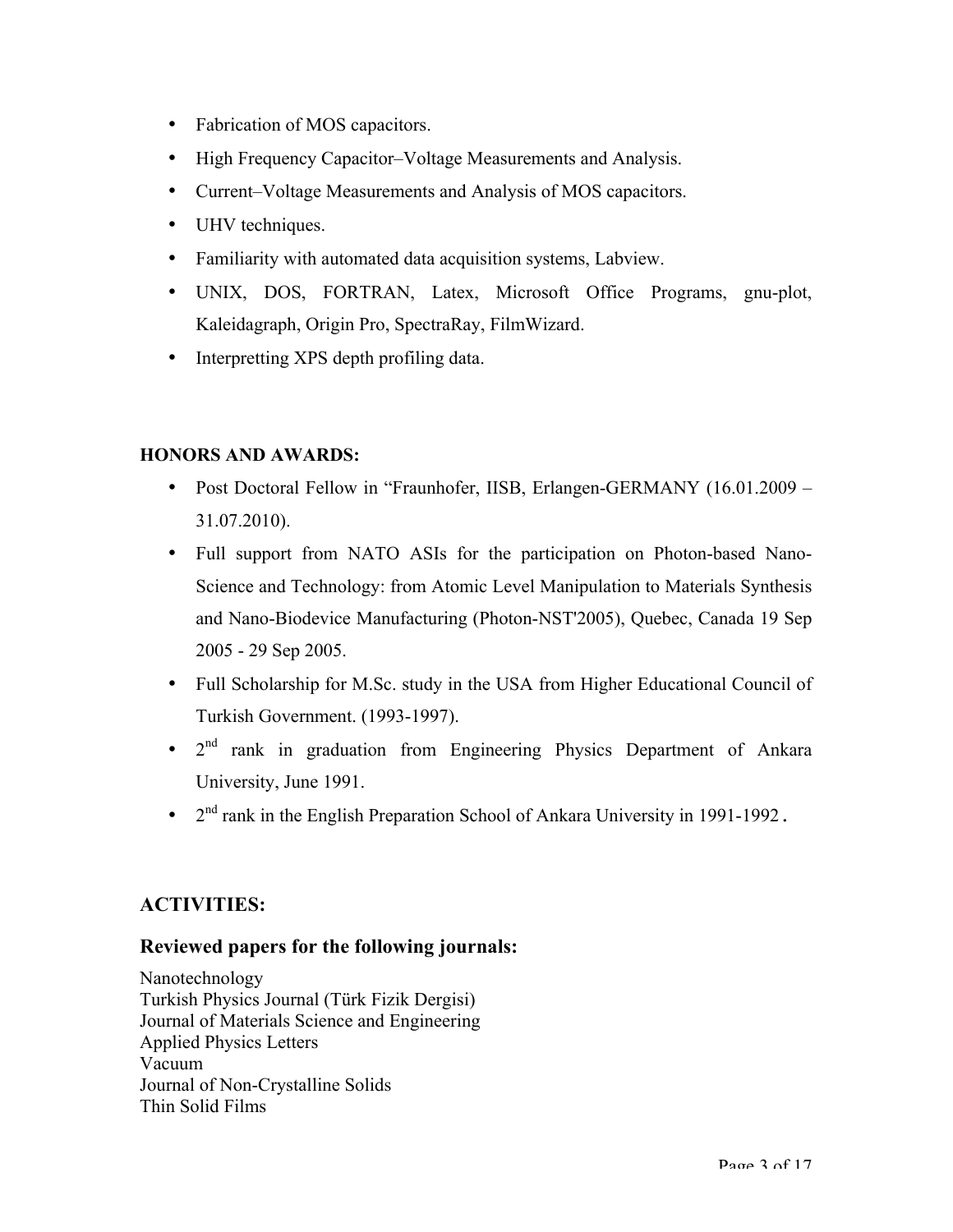Nanoscience and Nanotechnology Letters Applied Surface Science Applied Physics Letters Semiconductor Science and Technology Surface Coating Technology Journal of Applied Physics

### **Reviewed many projects for TÜBİTAK and DPT.**

#### **Advised Thesis:**

"Growth and characterization of ITO / Metal / ITO thin films for transparent and conductive electrodes" M.Sc. thesis by Zemzem Uyanık was completed on July 2019.

"Growth and Characterization of ZnSnO Thin Films on Polymers for OLEDs" M.Sc. thesis by Merve Ekmekçioğlu was completed on July 2019.

"Novel Solar Cells' Fabrication" Hazal Gündoğan was started on March 2019.

"Development nanofilm layers and polymer electrolyte for electrochromic devices" Jose Enrique Martinez Medina (DEÜ MSc. Student) has been co-advised starting from February 2018.

"Fabrication of Nanosize Detector Chip and Its Electrical Characteristics" Ph.D. thesis by Hakan ALABOZ was completed on February 2018.

"Direct writing of nanometer size devices on thin films by maskless lithography" Aileen Noori was started on Feb 2017.

"Growth of in-situ  $Cu<sub>2</sub>ZnSn<sub>4</sub>$  thin films by magnetron sputtering for solar cells" M.Sc. thesis by Dilara Gokcen BULDU was completed on July 2017.

"Temperature Dependence of Resistivity and Hall Coefficient in Cu2ZnSnS4 Absorbers for Thin Film Solar Cells" M.Sc. thesis by Gulsah AKCA was completed on July 2017.

"Properties of Thin Film  $Li_xLa_yTiO_3$  Electrolyte For All Solid State Li-ion Batteries" M.Sc. thesis by Sena GÜLEN was completed on April 2016.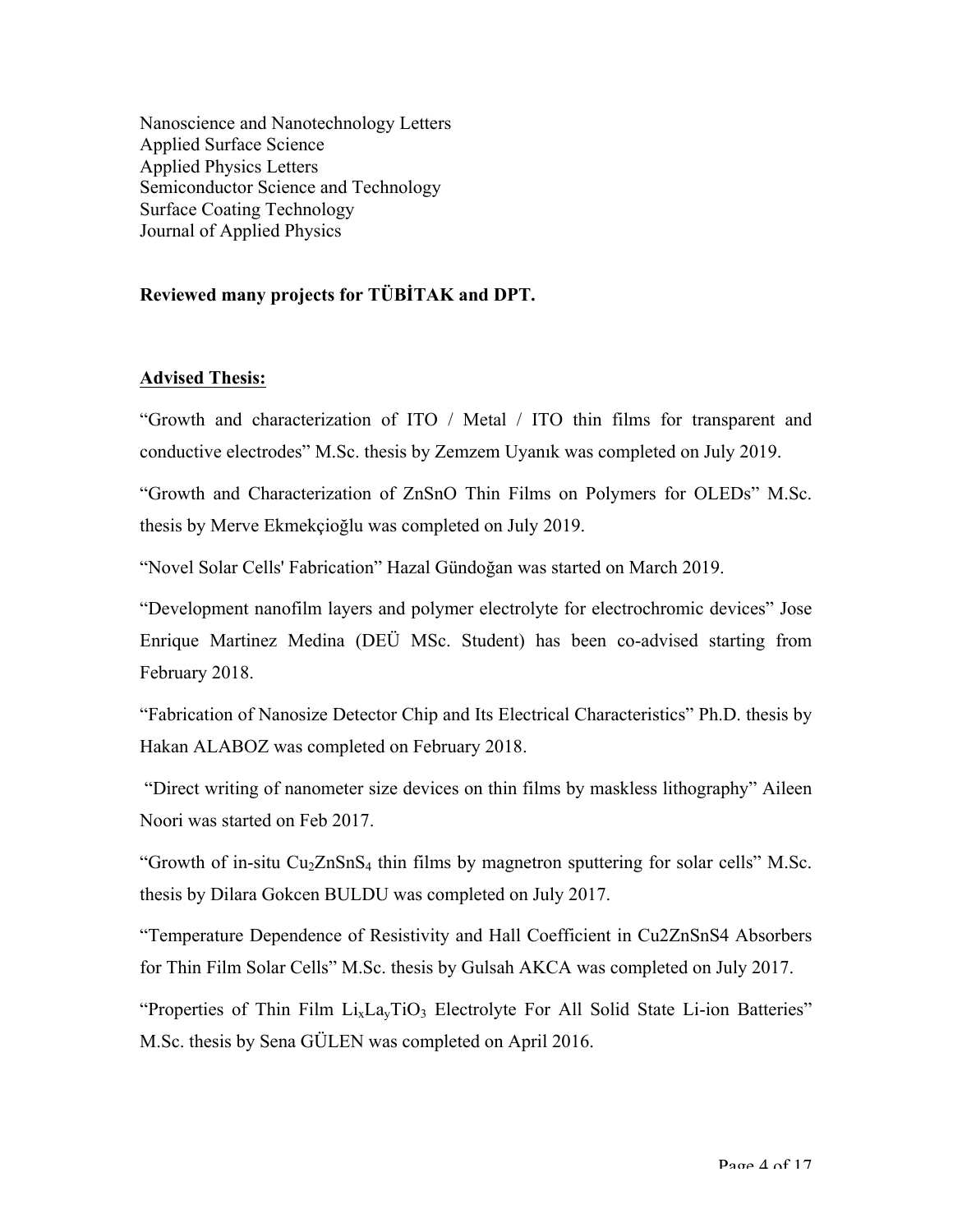"Growth of CdS thin films on Cu2ZnSnS4 Kesterites for Thin Film Solar Cells" M.Sc. thesis by Şebnem YAZICI was completed on July 2014.

"Fabrication and characterization of superconducting Bi2212 bolometer for the detection of THz waves" M.Sc. thesis by Metin KURT was completed on July 2014.

"CO Gas Sensor applications of Fe doped Calix[4]arene Molecules" M.Sc. thesis by Cebrail OZBEK was completed on August 2013.

"Production and Characterization of  $HfO<sub>2</sub>$  high-k layers by Sputtering Technique" M.Sc. thesis by Ayten CANTAS was completed on June  $30<sup>th</sup>$ , 2010.

| <b>Course Code</b>        | <b>Credit</b> | <b>Course Name</b>                      |
|---------------------------|---------------|-----------------------------------------|
| <b>PHYS 523</b>           | $(2+2)=3$     | <b>Fundamentals of Solar Cells</b>      |
| <b>PHYS 590</b>           | $(3+0)=3$     | Special Topics on Solar Cells           |
| PHYS 121 and PHYS 121 Lab | $(3+2)=4$     | General Physics I                       |
| PHYS 122 and PHYS 122 Lab | $(3+2)=4$     | General Physics II                      |
| PHYS 101 and PHYS 111 Lab | $(3+2)=4$     | General Physics I                       |
| PHYS 102 and PHYS 112 Lab | $(3+2)=4$     | General Physics II                      |
| <b>PHYS 380</b>           | $(3+0)=3$     | <b>Thermal Physics</b>                  |
| <b>PHYS 222</b>           | $(4+0)=4$     | <b>Modern Physics</b>                   |
| <b>PHYS 522</b>           | $(3+0)=3$     | <b>Advanced Experimental Methods</b>    |
| <b>PHYS 212</b>           | $(0+4)=2$     | Waves and Optics Laboratory             |
| <b>MSE 513</b>            | $(3+0)=3$     | Materials Microstructure                |
| <b>PHYS 241</b>           | $(1+2)=2$     | <b>Introductory Electronic Circuits</b> |
| <b>PHYS 513</b>           | $(3+0)=3$     | Physics of Semiconductors               |

# **Conducted Courses at IZTECH Physics Department:**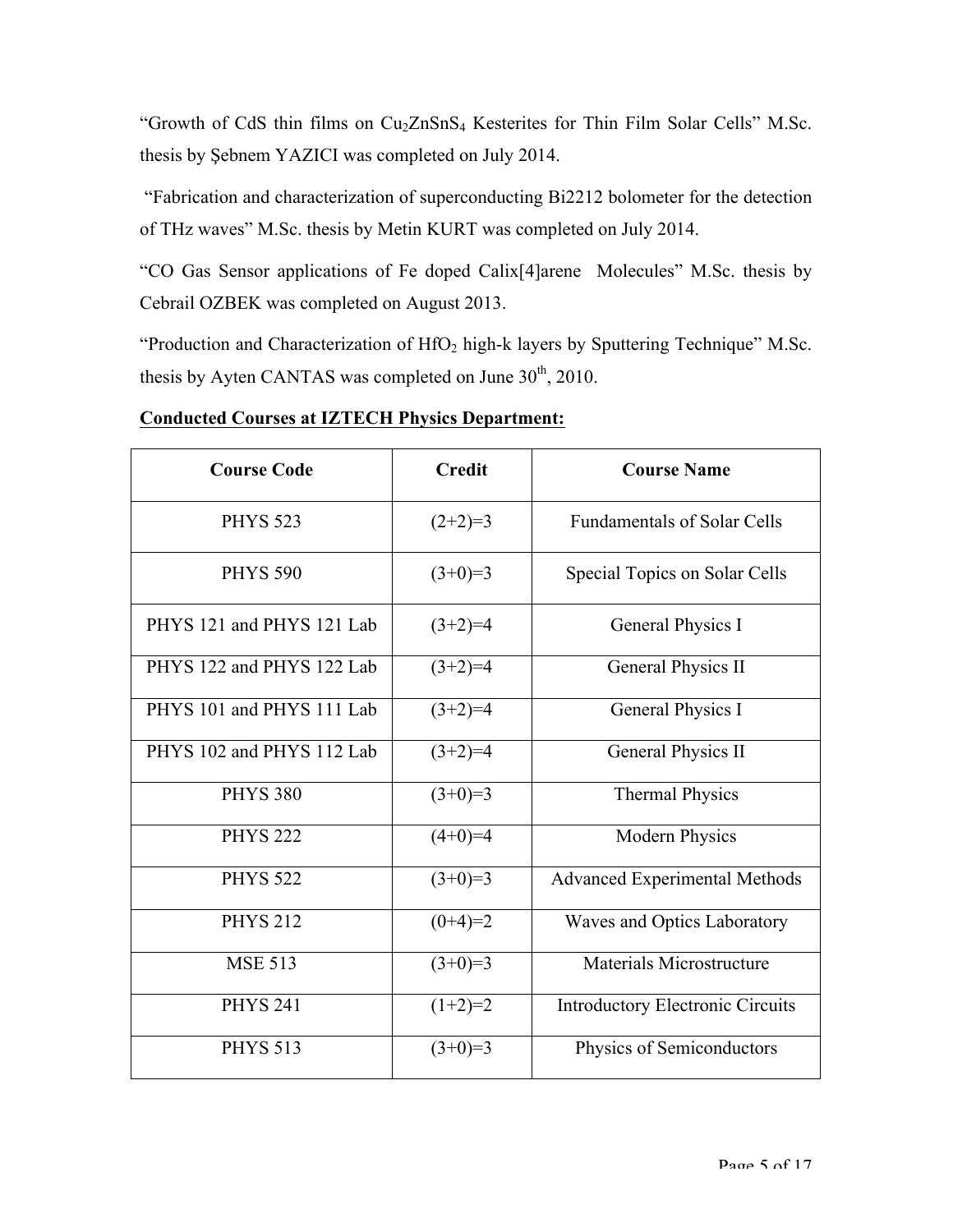## **Professional Activities**

#### **Published Articles:**

- 1. "The Controllable Deposition of Large Area Roll-to-Roll Sputtered ITO Thin Films for Photovoltaic Applications", Y. Demirhan, H. Koseoglu, F. Turkoglu, Z. Uyanik, M. Ozdemir, **G. Aygun**, L. Ozyuzer, Renewable Energy 146, 1549-1559 (2020).
- 2. "Effect of defects and secondary phases in Cu2ZnSnS4 absorber material on the performance of Zn (O, S) buffered devices", Fulya Turkoglu, Hasan Koseoglu, Ayten Cantas, Fatime G. Akca, Ece Meric, Dilara G. Buldu, Mehtap Ozdemir, Enver Tarhan, Lutfi Ozyuzer, GulnurAygun, Thin Solid Films 670, 6-16 (2019).
- 3. "Importance of CdS Buffer Layer Thickness on Cu<sub>2</sub>ZnSnS<sub>4</sub> Based Solar Cell Efficiency", A. Cantas, F. Turkoglu, E. Meric, G. Akca, M. Ozdemir, E. Tarhan, L. Ozyuzer, **G. Aygun**, Journal of Physics D: Applied Physics, 51, 275501, (14pp), (2018). DOI: https://doi.org/10.1088/1361-6463/aac8d3J. Phys. D: Appl. Phys. 51 (2018) 275501 (14pp)
- 4. "Effect of substrate rotation speed and off-center deposition on the structural, optical, and electrical properties of AZO thin films fabricated by DC magnetron sputtering", F. Turkoglu, H. Koseoglu, S. Zeybek, M. Ozdemir, **G. Aygun**, L. Ozyuzer, Journal of Applied Physics, 123 (16), 165104, (2018). DOI: https://doi.org/10.1063/1.5012883
- 5. "Influence of sulfurization temperature on Cu2ZnSnS4 absorber layer on flexible titanium substrates for thin film solar cells", D. G. Buldu, A. Cantas, F. Turkoglu, F.G. Akca, E. Meric, M. Ozdemir, E. Tarhan, L. Ozyuzer, **G. Aygun**, Physica Scripta, 93 (2), 024002, (2018). DOI: https://doi.org/10.1088/1402-4896/aa95eb
- 6. "Investigation of electron beam lithography effects on metal–insulator transition behavior of vanadium dioxide", H. Yuce, H. Alaboz, Y. Demirhan, M. Ozdemir, L. Ozyuzer, **G. Aygun**, Phys. Scr. 92,114007 (8pp) (2017). DOI: https://doi.org/10.1088/1402-4896/aa90a3
- 7. "Effect of heat treating metallic constituents on the properties of Cu2ZnSnSe4 thin films formed by a two-stage process", M.A. Olgar, B.M. Başol, Y. Atasoy, M. Tomakin, **G. Aygun**, L. Ozyuzer, E. Bacaksız, Thin Solid Films 624, 167–174 (2017). DOI: 10.1016/j.tsf.2016.07.058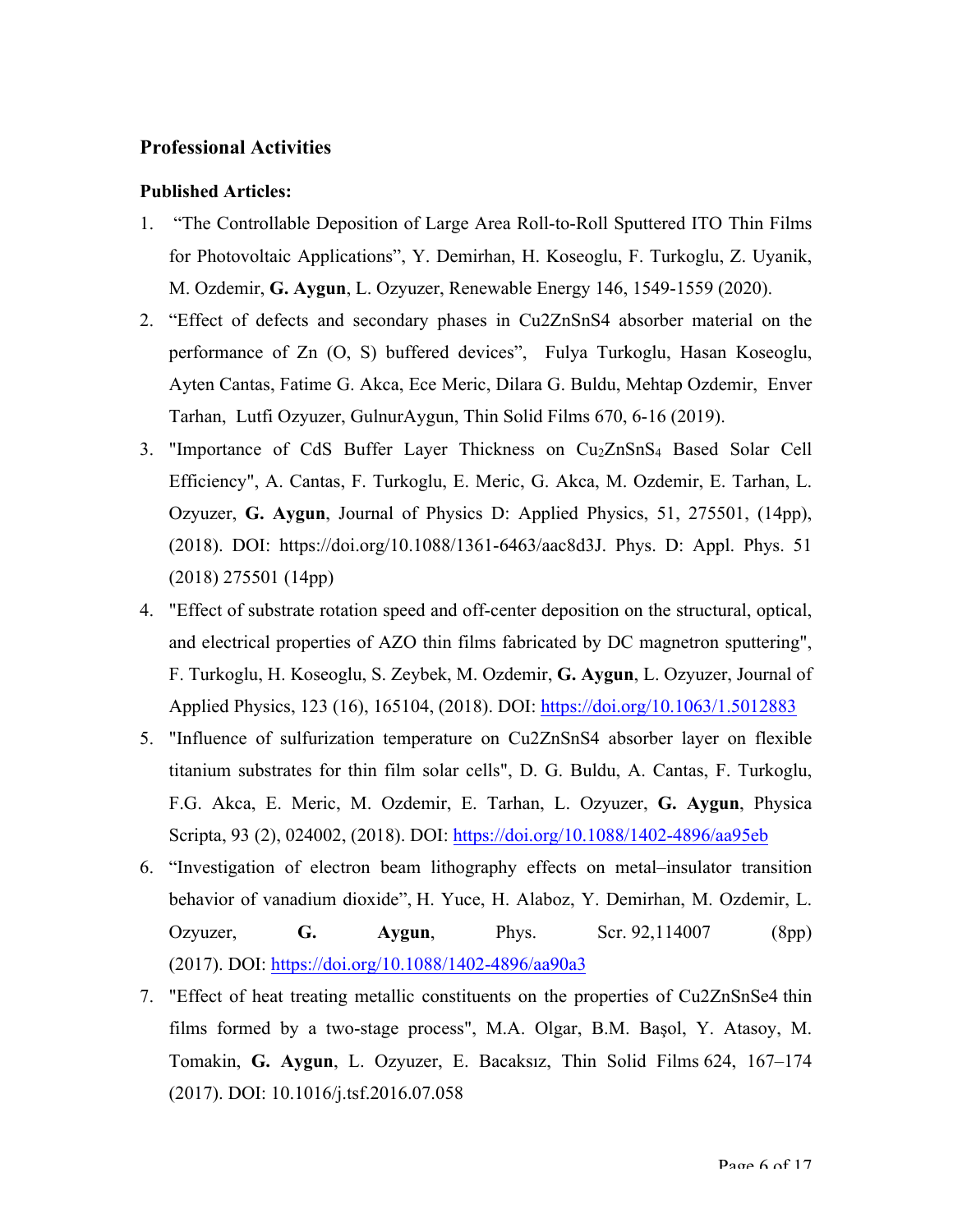- 8. "Comparative study of annealing and gold dopant effect on DC sputtered vanadium oxide films for bolometer applications", H. Alaboz, Y. Demirhan, H. Yuce, **G. Aygun**, L. Ozyuzer, Opt Quant Electron 49, 238 (2017). DOI 10.1007/s11082-017- 1072-x
- 9. "Comparison of Photocatalytic Properties of  $TiO<sub>2</sub>$  Thin Films and Fibers" M. Ozdemir, M. Kurt, L. Ozyuzer**, G. Aygun**, European Physical Journal Applied Physics (EPJ AP), 75, 30401 (2016).
- 10. "Influence of copper composition and reaction temperature on the properties of CZTSe thin films" M Ali Olgar, Y. Atasoy, M. Tomakin, **G.Aygun**, L. Ozyuzer, E. Bacaksiz, Journal of Alloys and Compounds **682**, 610-617 (2016).
- 11. "Improvement of optical and electrical properties of ITO thin films by electroannealing" Hasan Koseoglu, Fulya Turkoglu, Metin Kurt, Mutlu D. Yaman, Fatime G. Akca, **Gulnur Aygun**, Lutfi Ozyuzer, Vacuum **120**, 8-13 (2015).
- 12. "Growth of Cu2ZnSnS4 absorber layer on flexible metallic substrates for thin film solar cell applications" S. Yazici, M.A. Olgar, F.G. Akca, A. Cantas, M. Kurt, **G. Aygun**, E. Tarhan, E. Yanmaz, L. Ozyuzer, Thin Solid Films **589**, 563-573 (2015).
- 13. "In-situ Spectroscopic Ellipsometry and Structural Study of  $HfO<sub>2</sub>$  Thin Films Deposited by RF Magnetron Sputtering" Ayten Cantas, **Gulnur Aygun**, Deepak Kumar Basa, Journal of Applied Physics **116**, 083517 (2014).
- 14. "Impact of incorporated Oxygen quantity on Optical, Structural and Dielectric Properties of reactive magnetron sputter grown  $HfO<sub>2</sub>/Hf/Si$  high-k thin film" by A. Cantas, **G. Aygun**, and R. Turan, Applied Surface Science **318**, 199-205 (2014).
- 15. "Simulation of 3D inclined/rotated UV lithography and its application to microneedles" Shijie Liu, Georg Roeder, **Gulnur Aygun**, Kristian Motzek, Peter Evanschitzky, Andreas Erdmann, Optik **123**, 928-931 (2012).
- 16. "Effects of physical growth conditions on the structural and optical properties of sputtered grown thin HfO<sub>2</sub> films" Gulnur AYGUN, Ayten CANTAS, Yilmaz SIMSEK, Rasit TURAN, Thin Solid Films **519**, 5820-5825 (2011).
- 17. "Determination of the Dill parameters of thick positive resist for use in modeling applications" G. Roeder, S. Liu, **G. Aygun**, P. Evanschitzky, A. Erdmann, M. Schellenberger, L. Pfitzner, Thin Solid Films **519**, 2978-2984 (2011).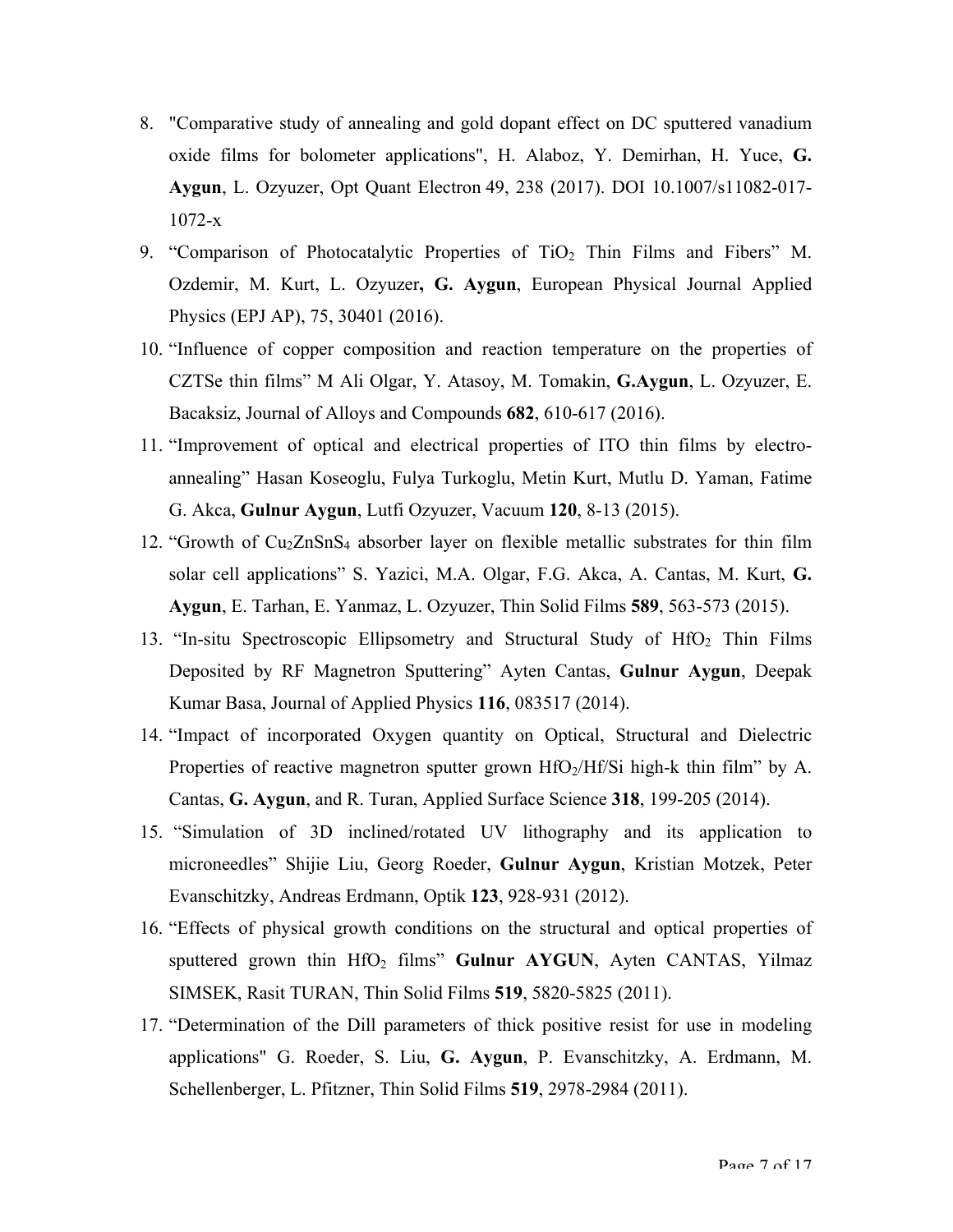- 18. "Ge nanocrystals embedded in SiO2 in MOS based radiation sensors", Aliekber Aktag, Ercan Yilmaz, Nader A.P. Mogaddam, Gulnur Aygun, Ayten Cantas, Rasit Turan, Nuclear Instruments and Methods in Physics Research B 268, 3417-3420 (2010).
- 19. "Impact of Temperature Increments on Tunneling Barrier Height and Effective Electron Mass for plasma nitrided thin  $SiO<sub>2</sub>$  layer on a large wafer area", **G. Aygun**, T. Erlbacher, G. Roeder, M. Wolf , M. Schellenberger, L. Pfitzner, Journal of Applied Physics **108**, 073304 (2010).
- 20. "High quality ITO thin films grown by DC and RF sputtering without oxygen" O. Tuna, Y. Selamet, **G. Aygun**, L. Ozyuzer, Journal of Physics D: Applied Physics **43**, 055402 (2010).
- 21. "Evolution of  $SiO<sub>2</sub>/Ge/HfO<sub>2</sub>(Ge)$  Multilayer Structure During High Temperature Annealing" D. Sahin, I. Yildiz, A. I. Gencer, **G. Aygun**, R.Turan, Thin Solid Films **518**, 2365–2369 (2010).
- 22. "Interfacial and Structural Properties of sputtered HfO2 layers", **G. Aygun**, I. Yildiz, Journal of Applied Physics **106**, 014312 (2009).
- 23. "Local oxidation nanolithography on Hf thin films using atomic force microscopy (AFM)", S. Buyukkose, S. Okur, **G. Aygun**, Journal of Physics D: Applied Physics **42**, 105302 (2009).
- 24. "Effect of substrate temperature on structural, electrical and optical properties of indium tin oxide grown by dc magnetron sputtering" O. Tuna, Y. Selamet, **G. Aygun**, F. Turkoglu, L. Ozyuzer, Journal of Optoelectronics and Advanced Materials-Symposia **1**, 404 (2009).
- 25. "Electrical and dielectrical properties of tantalum oxide films grown by Nd:YAG laser assisted oxidation", **G. Aygun**, R. Turan, Thin Solid Films **517**, 994 (2008).
- 26. "XPS study of pulsed Nd:YAG laser oxidized Si" **G. Aygun**, E. Atanassova, K. Kostov, R. Turan, Journal of Non-Crystalline Solids **352**, 3134 (2006).
- 27. "Structural and optical characteristics of tantalum oxide grown by pulsed Nd:YAG laser oxidation" E. Atanassova, **G. Aygun**, R. Turan, Tz. Babeva, Journal of Vacuum Science and Technology A **24** (2), 206 (2006).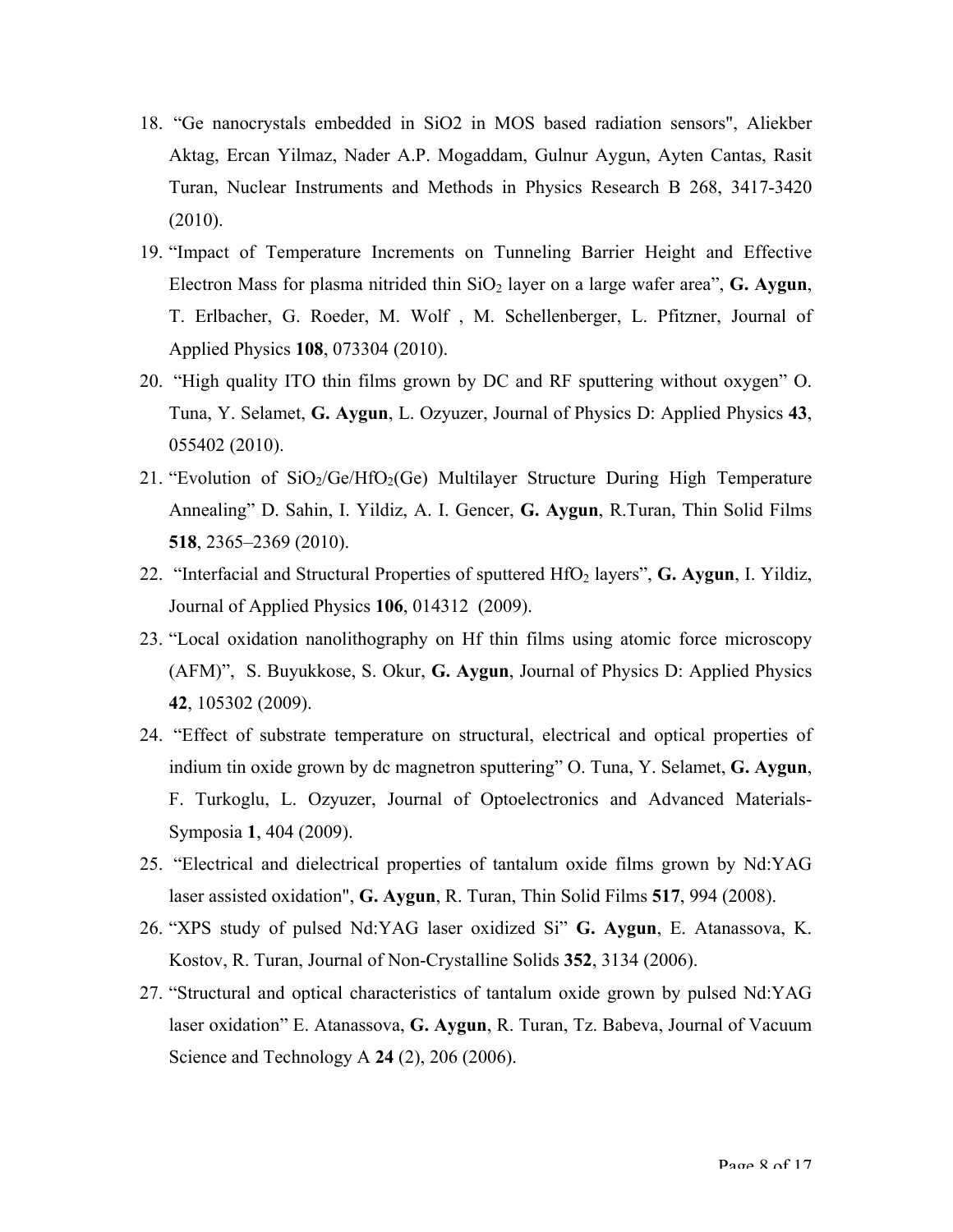- 28. "Spatial distribution of light emitting centers in  $Si$  implanted  $SiO<sub>2</sub>$ " U. Serincan, **G. Aygun**, R. Turan, Journal of Luminescence **113**, 229 (2005).
- 29. "Properties of reactive  $O_2$  ion beam sputtered  $TiO_2$  on Si wafers" S. Ulucan, **G. Aygun**, L. Ozyuzer, M. Egilmez, R. Turan, Journal of Optoelectronics and Advanced Materials **7**, 297 (2005).
- 30. "Reflectance spectra and refractive index of Nd:YAG laser oxidized Si surface" **G. Aygun**, E. Atanassova, R. Turan, Tz. Babeva, Materials Chemistry and Physics **89**, 316 (2005).
- 31. "Oxidation of Si Surface by a Pulsed Nd-YAG Laser" **G. Aygun**, E. Atanassova, A. Alacakir, L. Ozyuzer, R. Turan, Journal of Physics D: Applied Physics **37**, 1569  $(2004)$ .

#### **Other Manuscripts:**

1. "The Structure and Properties of Liquid Metals from Molecular Dynamics", G. Dereli, **G. Aygün Özyüzer** and Tahir Çağın, preprint (2000).

#### **International conferences / meetings attended:**

- 1. "The Structure and The Properties of Liquid Metals from Molecular Dynamics", **G. Aygün Özyüzer**, G. Dereli, and Tahir Çağın, has been presented at the 2000 March Meeting of the American Physical Society (March 20-26, 2000) in Minneapolis, MN, USA, (Oral presentation).
- 2. "Properties of reactive  $O_2$  ion beam sputtered  $TiO_2$  on Si wafers" S. Ulucan, **G.** Aygun, L. Ozyuzer, M. Egilmez, R. Turan, 13<sup>th</sup> International School on Condensed Matter Physics: Varna, Bulgaria August 29-September 4, 2004.
- 3. "Structural, optical and electrical characteristics of tantalum oxide grown by pulsed Nd:YAG laser oxidation" **G. Aygun**, R. Turan, E. Atanassova, Tz. Babeva, NATO ASIs on Photon-based Nano-Science and Technology: from Atomic Level Manipulation to Materials Synthesis and Nano-Biodevice Manufacturing (Photon-NST'2005), Quebec, Canada, 19 Sep 2005 – 29 Sep 2005 (Oral presentation).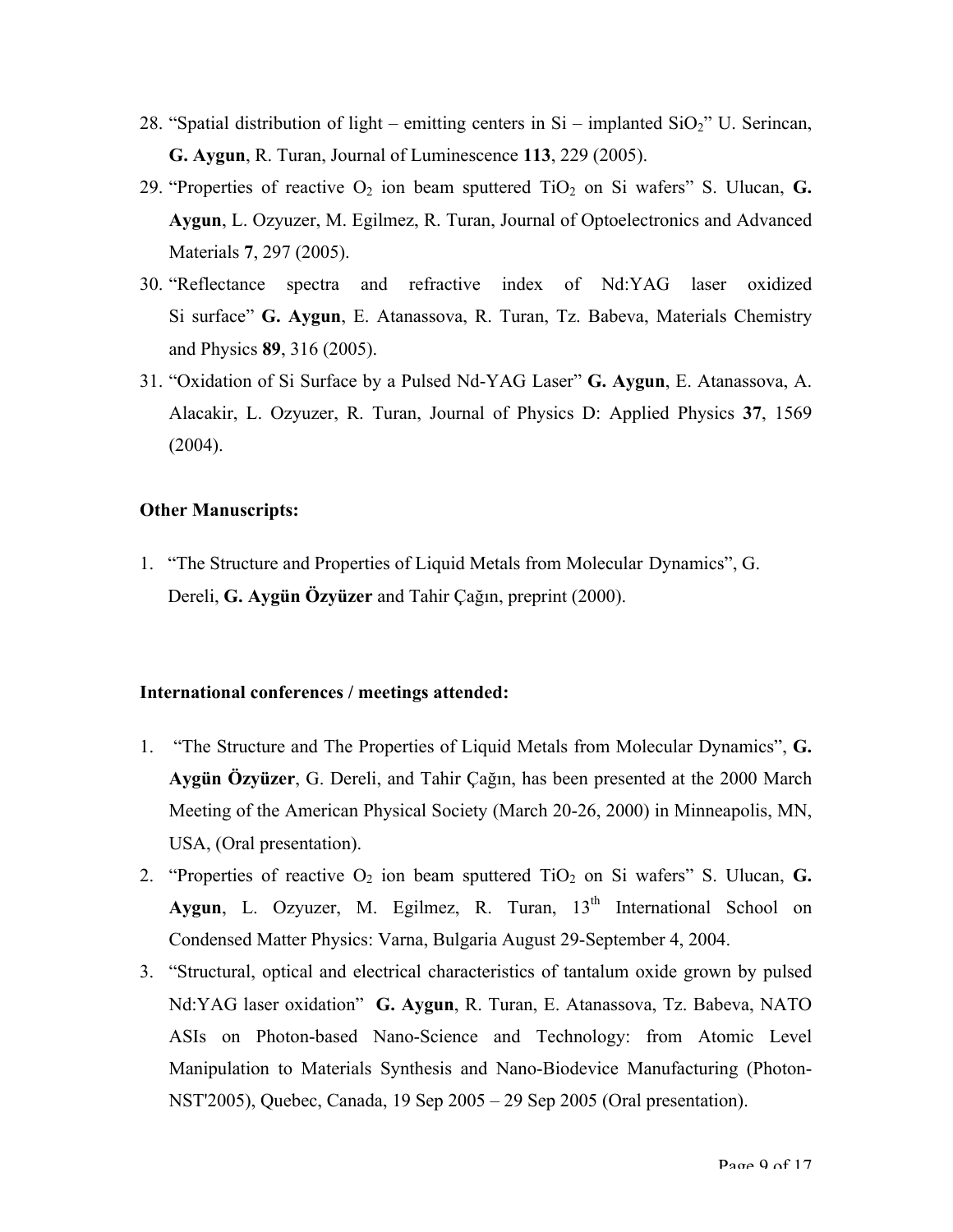- 4. "Structural, optical and electrical characteristics of tantalum oxide grown by pulsed Nd:YAG laser oxidation" **G. Aygun**, R. Turan, E. Atanassova, Tz. Babeva, NATO ASIs on Photon-based Nano-Science and Technology: from Atomic Level Manipulation to Materials Synthesis and Nano-Biodevice Manufacturing (Photon-NST'2005), Quebec, Canada 19 Sep 2005 - 29 Sep 2005 (Poster presentation).
- 5. "Effects of physical growth conditions on the structural properties of sputtered grown thin HfO2 films" **G. Aygun** and A. Cantas, E-MRS 2010 Spring Meeting, Symposium E: Frontiers of multifunctional oxides, Congress Center in Strasbourg (France), June 7-11, 2010.
- 6. "Depth profile of thin  $HfO<sub>2</sub>$  layers with an in-situ Spectroscopic Ellipsometer" A. Cantas and **G. Aygun,** E-MRS 2010 Spring Meeting, Symposium E: Frontiers of multifunctional oxides, Congress Center in Strasbourg (France), June 7-11, 2010.
- 7. "Interface Analysis of HfO<sub>2</sub> films on Si X-Ray Photoelectron Spectroscopy" A. Cantas and **G. Aygun**, TUCr 2012, Dokuz Eylül Üniversitesi, Tınaztepe Yerleşkesi, İzmir, 7-9 Haziran 2012.
- 8. "XRD and XPS Studies of Large Area Grown ITO" Sebnem Yazici, Ayten Cantas, Mutlu D. Yaman, Hasan Koseoglu, Hilal Saglam, **Gulnur Aygun**, Lutfi Ozyuzer, TUCr 2012, Dokuz Eylül Üniversitesi, Tınaztepe Yerleşkesi, İzmir, 7-9 Haziran 2012.
- 9. "Electrical and Optical Properties of Large Area Grown ITO" Sebnem Yazici, Ayten Cantas, Mutlu D. Yaman, Hasan Koseoglu, Hilal Saglam, **Gulnur Aygun**, Lutfi Ozyuzer, PLASMA 2012, Radisson Blue Hotel Çeşme, İzmir, 10-13 Haziran 2012.
- 10. "Fabrication and Characterization of CZTS Absorber Layer on Titanium Coated Ceramic for Solar Cells" M.A. Olgar, H. Saglam, S. Yazici, A. Cantas, **G. Aygun**, E. Yanmaz, L. Ozyuzer, PLASMA 2012, Radisson Blue Hotel Çeşme, İzmir, 10-13 Haziran 2012.
- 11. "X-Ray Photoelectron Spectroscopic Analysis of HfO<sub>2</sub>/Hf/Si Multilayer Structure Prepared by Radio Frequency Magnetron Sputtering" Ayten Cantas, **Gulnur Aygun**, PLASMA 2012, Radisson Blue Hotel Çeşme, İzmir, 10-13 Haziran 2012.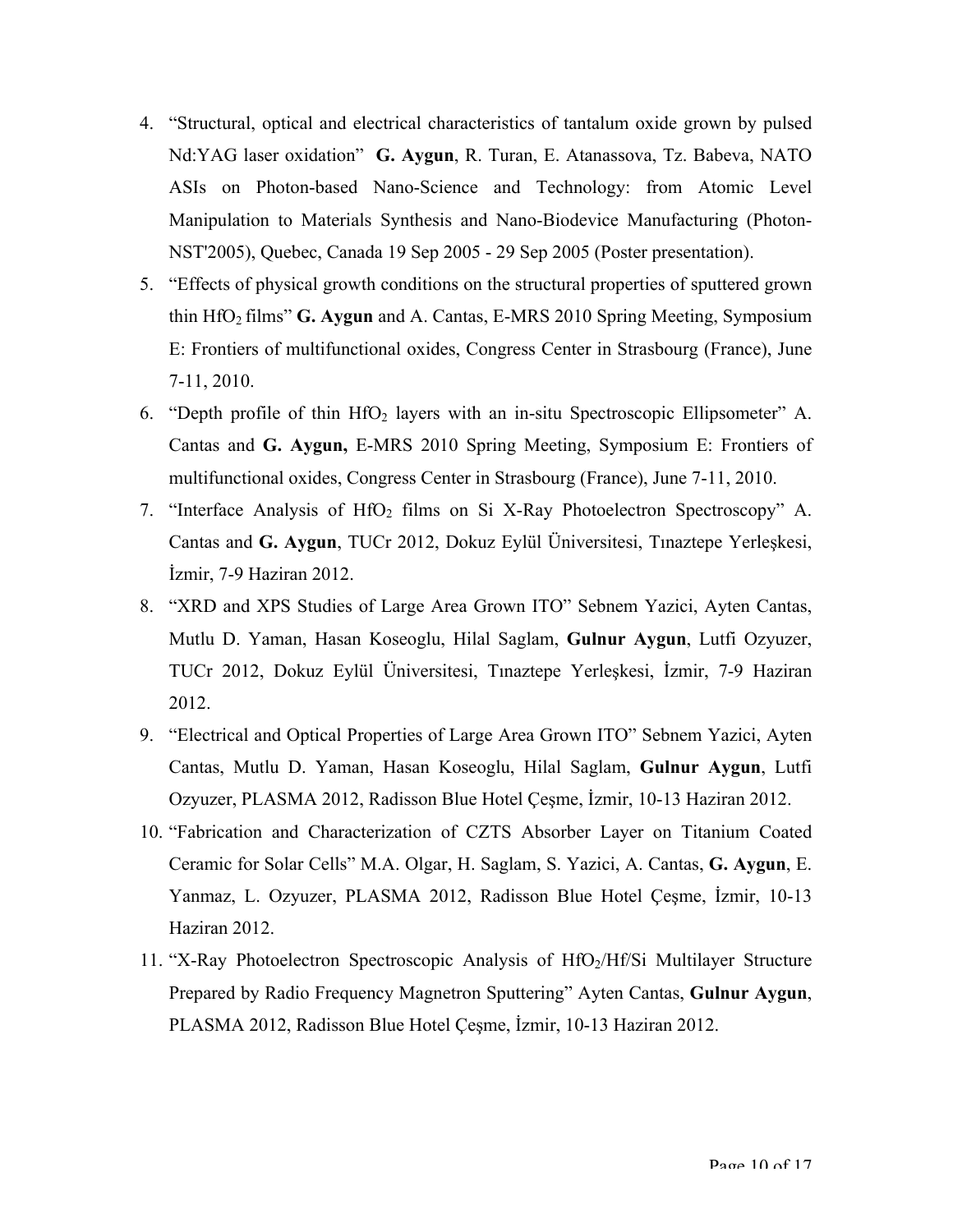- 12. "Temperature Dependence of Ionic Conductivity in PVB/LiClO4" Halil Arslan, H. Saglam, M.D. Yaman, H. Koseoglu, H. Alaboz, **G. Aygun**, L. Ozyuzer, PLASMA 2012, Radisson Blue Hotel Çeşme, İzmir, 10-13 Haziran 2012.
- 13. "Depth Profile Analysis of HfO<sub>2</sub>/Hf/Si Multilayer Structure Using X-Ray Photoelectron Spectroscopy" Ayten Cantas, **Gulnur Aygun**, NanoTR8, Hacettepe Üniversitesi, Sıhhiye Kampüsü, Ankara, 25-29 Haziran 2012.
- 14. "XRD and XPS Studies of Large Area Grown ITO for Solar Cells" Sebnem Yazici, Ayten Cantas, Mutlu Devran Yaman, Hasan Koseoglu, Hilal Saglam, **Gulnur Aygun**, Lutfi Ozyuzer, NanoTR8, Hacettepe Üniversitesi, Sıhhiye Kampüsü, Ankara, 25-29 Haziran 2012.
- 15. "In-situ Spectroscopic Ellipsometry and Structural Study of  $HfO<sub>2</sub>$  Thin Films Deposited by RF Magnetron Sputtering" **Gulnur Aygun**, Ayten Cantas, Deepak Kumar Basa, SATF2014, Cesme, Izmir, Turkey, 15-19 Sept 2014.
- 16. "Photocatalytic properties of TiO2 Thin Films and Fibers" Mehtap Ozdemir Koklu, Metin Kurt, Gulnur Aygun, Lutfi Ozyuzer, SATF2014, Cesme, Izmir, Turkey, 15-19 Sept 2014.
- 17. "Preperation and Characterization of Cu2ZnSnS4 Absorber Layer on Metallic Flexible Substrates" Sebnem Yazici, M. Ali Olgar, F. Gulsah Akca, Metin Kurt, **Gulnur Aygun,** Ekrem Yanmaz and Lutfi Ozyuzer, SATF2014, Cesme, Izmir, Turkey, 15-19 Sept 2014.
- 18. "New transfer method of exfoliated thin  $Bi_2Sr_2CaCu_2O_{8+}\$  single crystals on saphire for hot electron bolometer" Hakan Alaboz, Yasemin Demirhan, Tugce Semerci, Metin Kurt, **Gulnur Aygun**, Devrim Pesen, Nobuaki Miyakawa, Lutfi Ozyuzer, SATF2014, Cesme, Izmir, Turkey, 15-19 Sept 2014.
- 19. "Structural and Electrical Characterizations of p-type Cu<sub>2</sub>ZnSnS<sub>4</sub> Absorber Layer Material for Solar Cells" Fatime Gulsah Akca, Sebnem Yazici, Mehmet Ali Olgar, Fulya Turkoglu, **Gulnur Aygun**, Ekrem Yanmaz, Lutfi Ozyuzer, SolarTR-3, METU, Ankara, Turkey, 27-29 Nisan 2015.
- 20. "Characterization of  $VO<sub>2</sub>$  Films Grown by Magnetron Sputtering for Thermochromic Applications" Hurriyet Yuce, Hakan Alaboz, Mehtap Koklu, **Gulnur Aygun**, Lutfi Ozyuzer, SolarTR-3, METU, Ankara, Turkey, 27-29 Nisan 2015.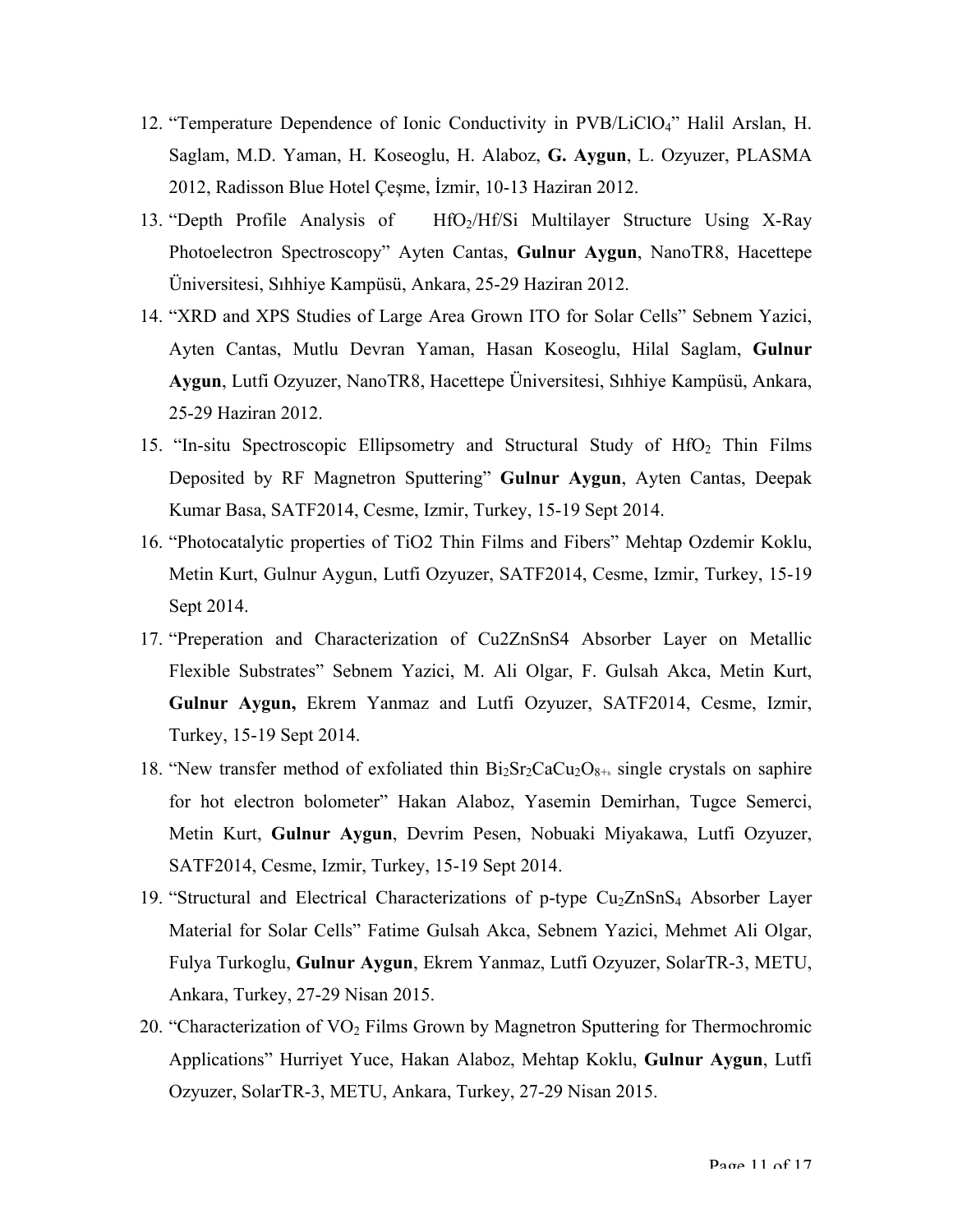- 21. "VO2 films grown by magnetron sputtering" **Gulnur Aygun**, Hurriyet Yuce, Lutfi Ozyuzer, Mehtap Ozdemir, E-MRS 2015 Fall Meeting, Central Campus of Warsaw University of Technology, Poland, September 14 – 18, 2015.
- 22. "Dependence of Ionic Conductivity of  $Li_{0.5}L_{0.5}Li_{1.5}O_3$  Electrolyte on Ion Substitution" Mehtap Koklu Ozdemir, Sena Gulen, Seda Ulusoy, **Gulnur Aygun**, Lutfi Ozyuzer, E-MRS 2015 Fall Meeting, Central Campus of Warsaw University of Technology, Poland, September 14 – 18, 2015.
- 23. "Magnetron Sputtered VO<sub>2</sub> films for Field Effect Transistors via Metal Insulator Transition" **Gulnur Aygun**, Hurriyet Yuce, Yasemin Demirhan, Hakan Alaboz, POLAND QM 2016Mehtap Ozdemir, Lutfi Ozyuzer, QM2016-5th International Conference on Quantum Metrology, Poznan, POLAND, May 11-13, 2016.

## **National conferences/meetings attended:**

- 1. *22. Turkish Physical Society Conference*, Bodrum Turkey, 14–17 September, 2004, (Oral presentation: Electrical and Optical Properties of Nd:YAG Laser Grown Si Oxides.)
- 2. *XI. Condensed Matter Physics Meeting* in Ankara, Ankara Turkey, December 3<sup>th</sup>, 2004, (Oral presentation: Structural, Chemical, Electrical and Optical properties of Si oxides grown by pulsed Nd:YAG Laser)
- 3. *XII. Condensed Matter Physics Meeting* in Ankara, Ankara Turkey, Nov 18<sup>th</sup> 2005, (Oral presentation: Structural and optical characteristics of tantalum oxide grown by pulsed Nd:YAG laser oxidation).
- 4. *NANO-TRII, Nanoscience and Nanotechnology Meeting*, 3-5 May, 2006, METU, Ankara-Turkey.
- 5. *XIII. Condensed Matter Physics Meeting* in Ankara, ODTU Turkey, Nov 3<sup>rd</sup> 2006, (Poster presentation: Thickness distribution, structural, electrical and dielectrical properties of Nd:YAG laser grown tantalum oxide films).
- 6. *NanoTR-III: Nanoscience and Nanotechnology Conference* June 11-14, 2007, Bilkent University, Ankara-Turkey, (Oral presentation: Anodic Oxidation of Ta and Hf thin films on Si using SPM Lithography Technique).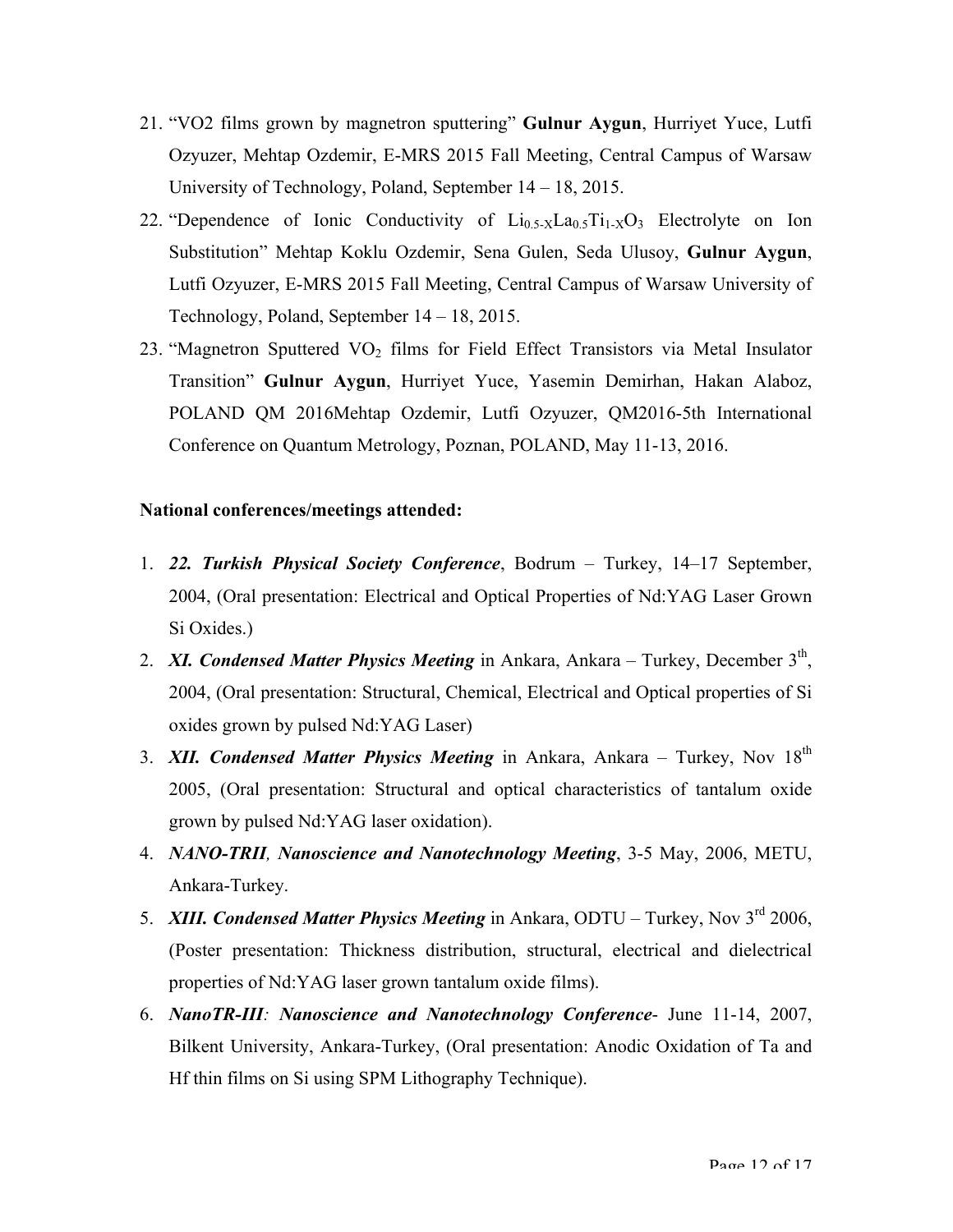- 7. *24. Turkish Physical Society Conference*, Inonu University, Malatya Turkey, 28– 31 August, 2007, (Oral presentation: Interfacial and Structural Properties of sputtered  $HfO<sub>2</sub>$  layers).
- 8. *XIV. Condensed Matter Physics Meeting***-** Nov 3rd 2007, Ankara, Hacettepe, Turkey, (Oral presentation: Interfacial and Structural Properties of sputtered  $HfO<sub>2</sub>$  layers).
- 9. *NanoTR-IV: The 4th Nanoscience and Nanotechnology Conference-* 9-13 June 2008, İstanbul Teknik University, ISTANBUL – TURKEY (Oral Presentation: "Preparation of  $ZrO<sub>x</sub>$  Nanostructures using Scanning Probe Lithography (SPL)" by Serkan Buyukkose, Salih Okur and Gulnur Aygun, Abstract Book Page: 56)
- 10. *TFD-25: 25th Turkish Physical Society Conference-* 25-29 August 2008, Bodrum-TURKEY. (Oral Presentation: "Anodic oxidation nanolithography on Ta, Hf and Zr thin films using scanning probe microscope (SPM)" by Serkan Buyukkose, Salih Okur, S. Tari and Gulnur Aygun, Abstract Book Page: 94).
- 11. *NanoTR-V: The 5th Nanoscience and Nanotechnology Conference-* 8-12 June 2009, Eskişehir-Turkey (Oral Presentation: "In-situ Spectroscopic Ellipsometer Characterization of Thin  $HfO<sub>2</sub>$  Layers Grown by Reactive Magnetron Sputtering Technique" by A. Cantas and G. Aygun).
- 12. *NANOMATS 2009: International Conference on Nanomaterials and Nanosystems-*10-13 Ağustos 2009, ITU Ayazaga Campus, Istanbul, TURKEY (Poster Presentation: "In-situ spectroscopic ellipsometer characterization of thin  $HfO<sub>2</sub>$  layers grown by reactive magnetron sputtering technique**"** Ayten Cantaş, Gülnur Aygün).
- 13. *NANOMATS 2009: International Conference on Nanomaterials and Nanosystems***-**10-13 Ağustos 2009, ITU Ayazaga Campus, Istanbul, TURKEY (Poster Presentation: "Growth and Characterization of ITO Thin Films on Very Large Areas" O. Tuna, Y. Selamet, G. Aygun, L. Ozyuzer).
- 14. *ECASIA'09: 13th European Conference on Applications of Surface and Interface Analysis*- 18-23 October 2009, Antalya, TUKEY (Poster Presentation: "The Characterization of Thin  $HfO<sub>2</sub>$  layers by in-situ Spectroscopic Ellipsometry" by A. Cantas and G. Aygun).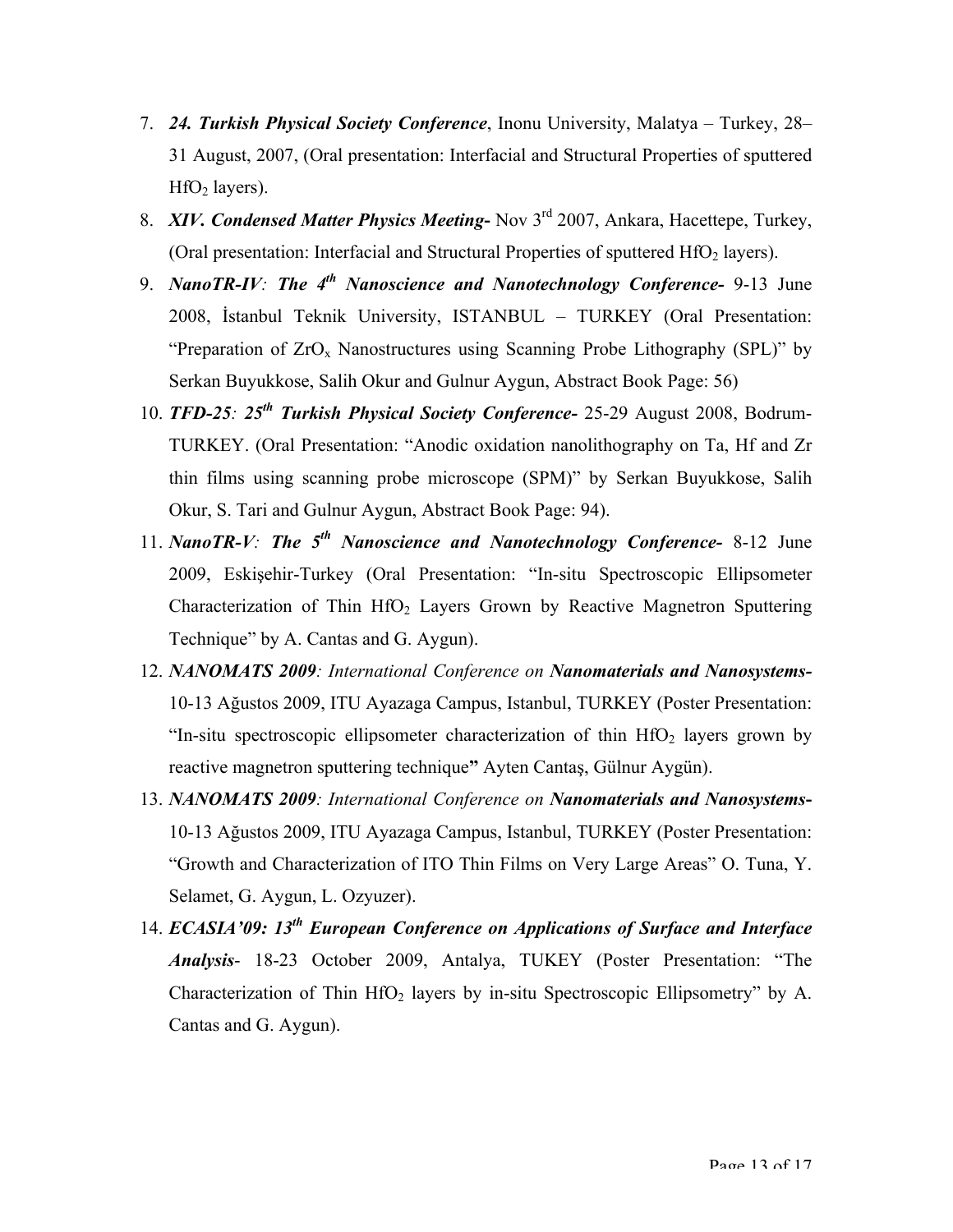- 15. *NanoTR6: The 6th Nanoscience and Nanotechnology Conference-* 15-18 June 2010, IZTECH Physics Department, Urla, Izmir, TURKEY (**"Interfacial and Structural Properties of sputtered HfO<sub>2</sub> layers"** by G. Aygun and A. Cantas).
- 16. *NanoTR6: The 6<sup>th</sup> Nanoscience and Nanotechnology Conference-* 15-18 June 2010, IZTECH Physics Department, Urla, Izmir, TURKEY (**"Depth profile study**  of thin HfO<sub>2</sub> layers by an In-situ Spectroscopic Ellipsometry" by A. Cantas and G. Aygun).

## **PROJECTS:**

| Project<br><b>Number</b>            | The role in<br>the project | Project name                                                                                                       | <b>Domestic/International</b>                                                                                                                                     | Starting/<br><b>Ending</b><br><b>Date</b> |
|-------------------------------------|----------------------------|--------------------------------------------------------------------------------------------------------------------|-------------------------------------------------------------------------------------------------------------------------------------------------------------------|-------------------------------------------|
| MC <sub>2</sub> ACCESS<br>$-026029$ | Researcher                 | "Use of $HfO2$ as<br>tunneling layer in the<br>nanocrystal based flash<br>memory cells<br>(NANOFLASH)"             | <b>International</b><br>(EU project for FP6)<br>Infrastructure usage of<br><b>Chalmers University</b><br>MC2ACCESS facility of<br>Sweden under the FP6<br>project | May 2007/<br><b>May 2008</b>              |
| <b>SEA-NET-</b><br>027982           | Researcher                 | "Semiconductor"<br><b>Equipment Asessment</b><br>for NanoElectronic<br>Technologies"                               | <b>International</b><br>(EU project for FP6:<br>FP6-2004-IST-4<br>contributor from<br>FRAUNHOFER Inst.,<br>IISB, Erlangen,<br><b>GERMANY</b> )                    | 2004-2009                                 |
| <b>IMPROVE</b>                      | Researcher                 | "Implementing"<br>Manufacturing science<br>solutions to increase<br>equiPment pROductiVity<br>and fab pErformance" | <b>International</b><br>(EU project-Germany)<br><b>ENIAC-2008-1</b><br>No:120005<br>(11 879 659 Euro)                                                             | 2007-2010                                 |
| ThickResist                         | Researcher                 | ThickResist                                                                                                        | Germany<br><b>Fraunhofer Institute,</b><br><b>Erlangen</b>                                                                                                        | 2008-2010                                 |

# **European Union Project (International):**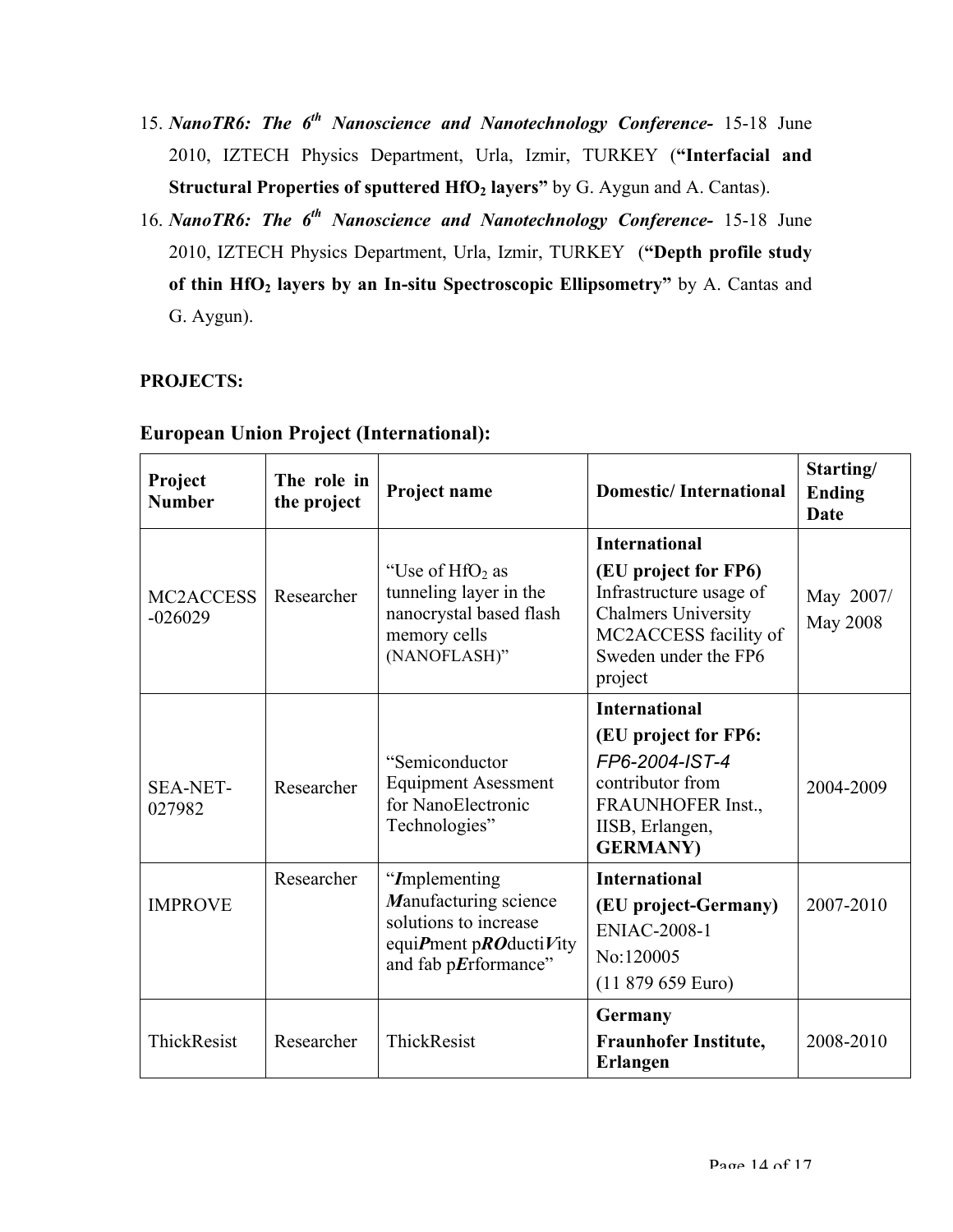# **SAN-TEZ Project (National):**

| <b>Project Number</b>             | The role in<br>the project | Project name                                              | Domestic/<br><b>International</b> | Starting/<br><b>Ending</b><br><b>Date</b> |
|-----------------------------------|----------------------------|-----------------------------------------------------------|-----------------------------------|-------------------------------------------|
| <b>SAN-TEZ1386.</b><br>STZ.2012-1 | Researcher                 | "Terahertz Wave<br>sensitive fast<br>Bolometric Dedector" | National project                  | Octo 2012/<br>Sept 2014                   |

# **International Projects supported by Turkish Scientific and Research Council (TUBITAK):**

| Project<br><b>Number</b> | The role in<br>the project | Project name                                                                                                  | Domestic/<br><b>International</b>                                                     | Starting/<br><b>Ending Date</b> |
|--------------------------|----------------------------|---------------------------------------------------------------------------------------------------------------|---------------------------------------------------------------------------------------|---------------------------------|
| TBAG-<br>U <sub>68</sub> | Researcher                 | "Production and<br>characterization of Ta <sub>2</sub> O <sub>5</sub><br>by laser assisted oxidation"         | International project<br>conducted with<br>Bulgarian Academy of<br>Sciences           | June 2003/<br>December 2005     |
| 113F349<br><b>COST</b>   | Project<br>Director        | "Metal-Yalıtkan Geçiş<br>Özellikli VO <sub>2</sub> ile Gate<br>Oksitli Ve Gate Oksitsiz<br>Alan-Etkili Aygıt" | National project<br>involved in a COST<br>project named as<br><b>HERALD</b>           | May 2014/<br>May 2017           |
| 215E133                  | Researcher                 | <b>Elevated Temperature</b><br>Quantum Cascade Lasers<br>for Terahertz Applications                           | International project<br>conducted with<br><b>TURKEY</b> and Poland<br>(TUBITAK-NCBR) | April 2016<br>/October 2019     |

| <b>National Projects supported by Turkish Scientific and Research Council (TUBITAK):</b> |  |  |
|------------------------------------------------------------------------------------------|--|--|
|------------------------------------------------------------------------------------------|--|--|

| Project<br><b>Number</b> | The role in<br>the project | Project name                                                                                           | Domestic/<br><b>International</b> | Starting/<br><b>Ending Date</b> |
|--------------------------|----------------------------|--------------------------------------------------------------------------------------------------------|-----------------------------------|---------------------------------|
| 119R038                  | Project<br>Director        | Ayarlanabilir<br>THz<br>Frekansi<br>Modulasyonu İçin $VO2$ Tabanlı National<br>Dijital Metayüzeyler    |                                   | October 2020<br>/October 2023   |
| 119F035                  | Project<br>Director        | Miknatissal Saçtırma ile<br>Büyütülmüş Ag Katkılı AZO İnce<br>Film Esnek Ve Saydam Gerinim<br>Ölçerler | National                          | 15August 2019<br>/15August 2020 |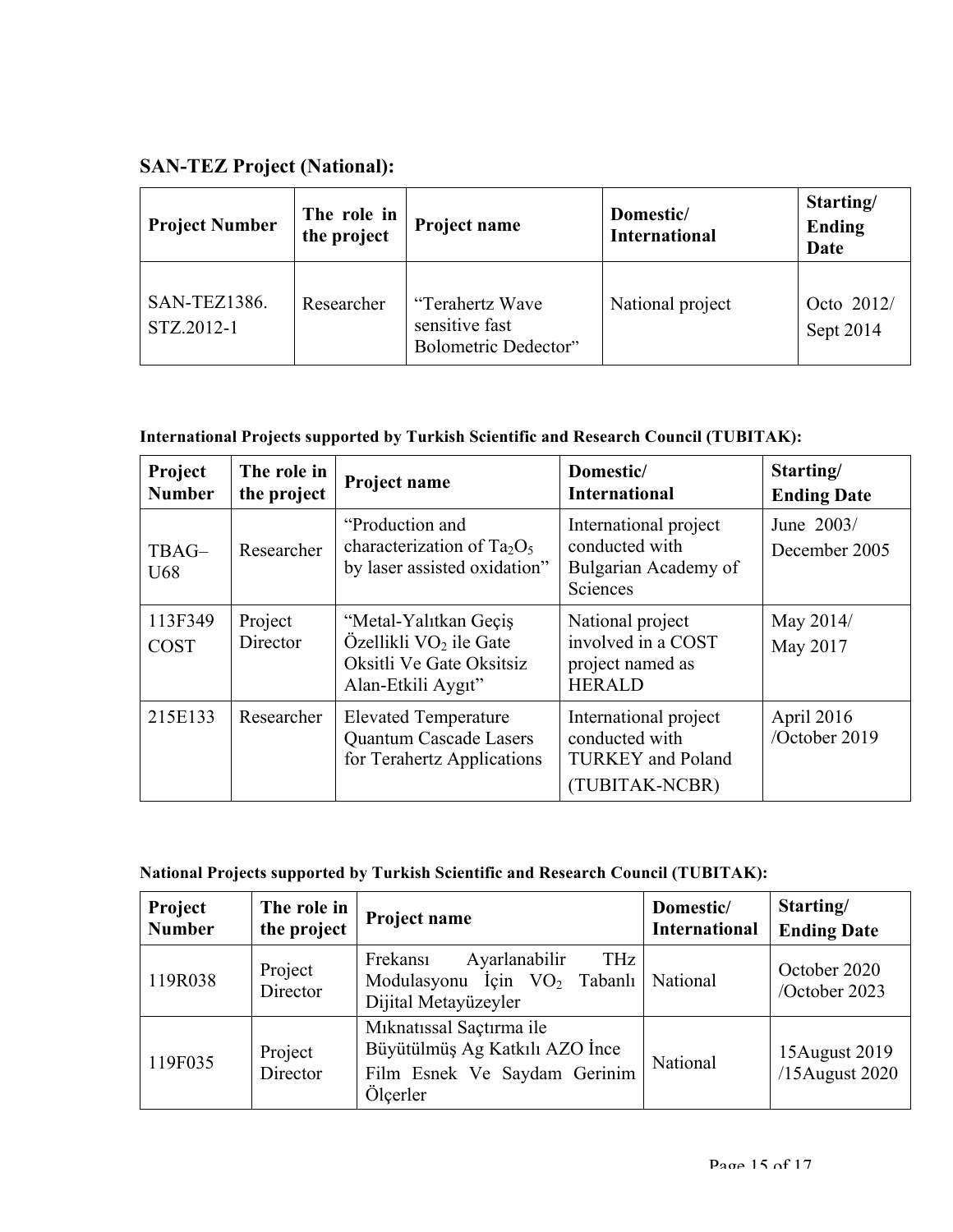| 118F143                   | Project<br>Consultant | Mıknatıssal Saçtırma<br>Tekniğiyle<br>Büyütülen Altlık Üstte Dizilimde<br>Sb <sub>2</sub> Se <sub>3</sub> Ince Film Güneş Hücreleri<br>Ve Karakteristikleri | National<br>project | 15 November<br>2018/15<br>November 2021 |
|---------------------------|-----------------------|-------------------------------------------------------------------------------------------------------------------------------------------------------------|---------------------|-----------------------------------------|
| 218M517                   | Project<br>Consultant | İki Boyutlu Oksit Nanopullardan<br>Üretilen Nanofilmler Ile Ultra İnce,<br>Esnek Ve Transparan Kapasitör<br>Geliştirilmesi                                  | National<br>project | 21 September<br>$2018/$                 |
| 114F341                   | Project<br>Director   | "Esnek Yapıdaki Titanyum Folyo<br>Alttas Üzerine Cu <sub>2</sub> ZnSnS <sub>4</sub> Ince<br>Film Güneş Hücreleri"                                           | National<br>project | 1 June 2015/<br>1 June 2018             |
| TBAG-<br>112T068          | Project<br>Director   | "Cu <sub>2</sub> ZnSnS <sub>4</sub> Semiconductor on<br><b>Titanium Fabricated by Magnetron</b><br>Sputtering for Thin Film Solar<br>Cells"                 | National<br>project | 1 June 2012/<br>1 June 2013             |
| TBAG-<br>107T117          | Project<br>Director   | "The production and<br>characterization of thin high-k<br>dielectric layers by sputtering<br>technique"                                                     | National<br>project | July 2007/<br><b>July 2010</b>          |
| 213M282                   | Consultant            | "Producing continuous<br>electrochromic fiber by magnetic<br>sputtering and chemical oxidative<br>polymerization method"                                    | National<br>project | 1 Apr 2014/<br>1 Apr 2016               |
| 114F341                   | Project<br>Director   | "Cu <sub>2</sub> ZnSnS <sub>4</sub> Thin Film Solar Cells<br>on Flexible Titanium Foil<br>Substrates"                                                       | National<br>project | June 2015/<br><b>June 2018</b>          |
| 114M044                   | Researcher            | Ionic conductivity of Al Doped<br>$Li_{0.5-x}La_{0.5}Ti_{1-x}O_3$ electrolyte                                                                               | National<br>project | May 2014/<br>May 2016                   |
| 215E113                   | Researcher            | Terahertz uygulamaları için<br>sıcaklığı yükseltilmiş kuantum<br>kademeli lazerler                                                                          | National<br>project | 1 May 2016/<br>1 May 2019               |
| <b>DPT</b><br>project2009 | Researcher            | "Uygulamalı Kuantum<br>Araştırmaları Merkezi"                                                                                                               | National<br>project | 2009-2010                               |

# **Projects supported by University's Fundings:**

| Project Number The role in Project name |  | Project | <i><b>Starting</b></i> |
|-----------------------------------------|--|---------|------------------------|
|                                         |  | type    | <b>Ending Date</b>     |